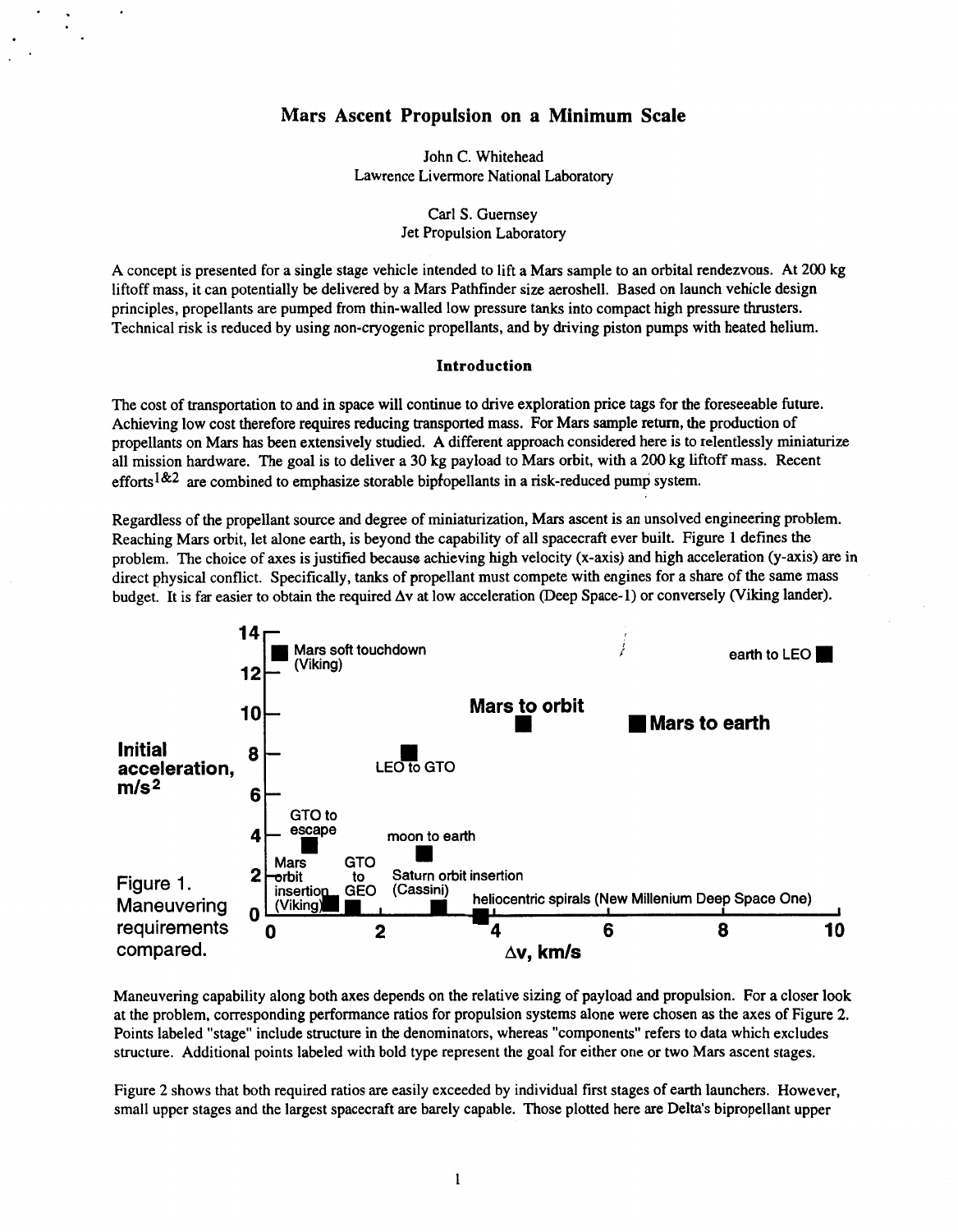<span id="page-1-0"></span>

stage **t7.0** metric tons wet) and Cassini's propulsion module **(3.6** tons wet). The graph indicates that similar systems having additional thrust would suffrce for a 2-stage vehicle. By a separate calculation, the Delta stage with an extra engine could reach Mars orbit alone, if the payload fraction is reduced to 10%.

Recent deep space bipropellant systems approaching the 200 kg scale of interest include Clementine (255 kg wet) and NEAR **(438** kg wet). Per Figure 2, the hardware of both is roughly 100% overweight. Regarding possible upper stages, the only smaller bipropellant systems known to the authors are those built for missile defense at the left edge of the graph (<10 kg wet). They are tailored for a significant acceleration, but at very low  $\Delta v$ .

It is easy to conclude that absolute size is the determining factor, in which case Mars ascent would require a large vehicle. This is true if existing capability must be used. However, it is significant that downsizing rocket hardware **is** limited more by practical difficulties than by fundamental scaling laws.

In addition to being large, all four stages on the right side of Figure 2 use pump fed rocket engines. This is standard because low pressure tanks can be lightweight, whereas high thrust chamber pressure permits engines to be compact and light. The existing systems in the lower left region of the graph are all pressure fed. Their tanks operate above thrust chamber pressure, which compromises pressure levels and increases the mass of both. The **ASTRID** flight experiment point in Figure 2 represents **450** N thrust and 12.7 kg of hydrazine, with 2 kg of wetted components (21 kg total at liftoff).<sup>3</sup> It shows that pump fed operation can offset some of the extra mass due to scaling difficulties. *i* 

#### **Reciprocating pump concepts**

Large rocket engines use centrifugal pumps that are shaft-driven by turbines. **As** these rotating dynamic pumps are scaled down, they become heavier and less efficient. Fortunately, reciprocating pumps are suited to small scale applications. Moreover, their positive displacement can accommodate wide ranges of pressure and flow.

Pressure fed expulsion requires strong tank walls as indicated on the left side of [Figure](#page-2-0) **3.** The right sketch illustrates the reciprocating pump principle. **A** much lighter tank is pressurized only enough to refill the pump chambers through a short large pipe and check valves. Three way valves control the flow of high pressure gas into and out of the pump chambers. The latter alternately expel at high pressure and refill at low pressure. The thermodynamic principle is the same in both sketches. The gas cannot know whether it is displacing liquid from a large tank or from small pump chambers. However, total hardware mass on the right can be much less than on the left.

The thin tank still needs some pressurant, and the pump wastes a little gas for valve pilots and to deliver a small fraction of the liquid back to the tank through check valves that don't close instantly. If the pump chambers have pistons, there is a pressure **loss** to friction. The pump discharge pressure has switchover transients, but they are minimized by overlapping the expulsion phases.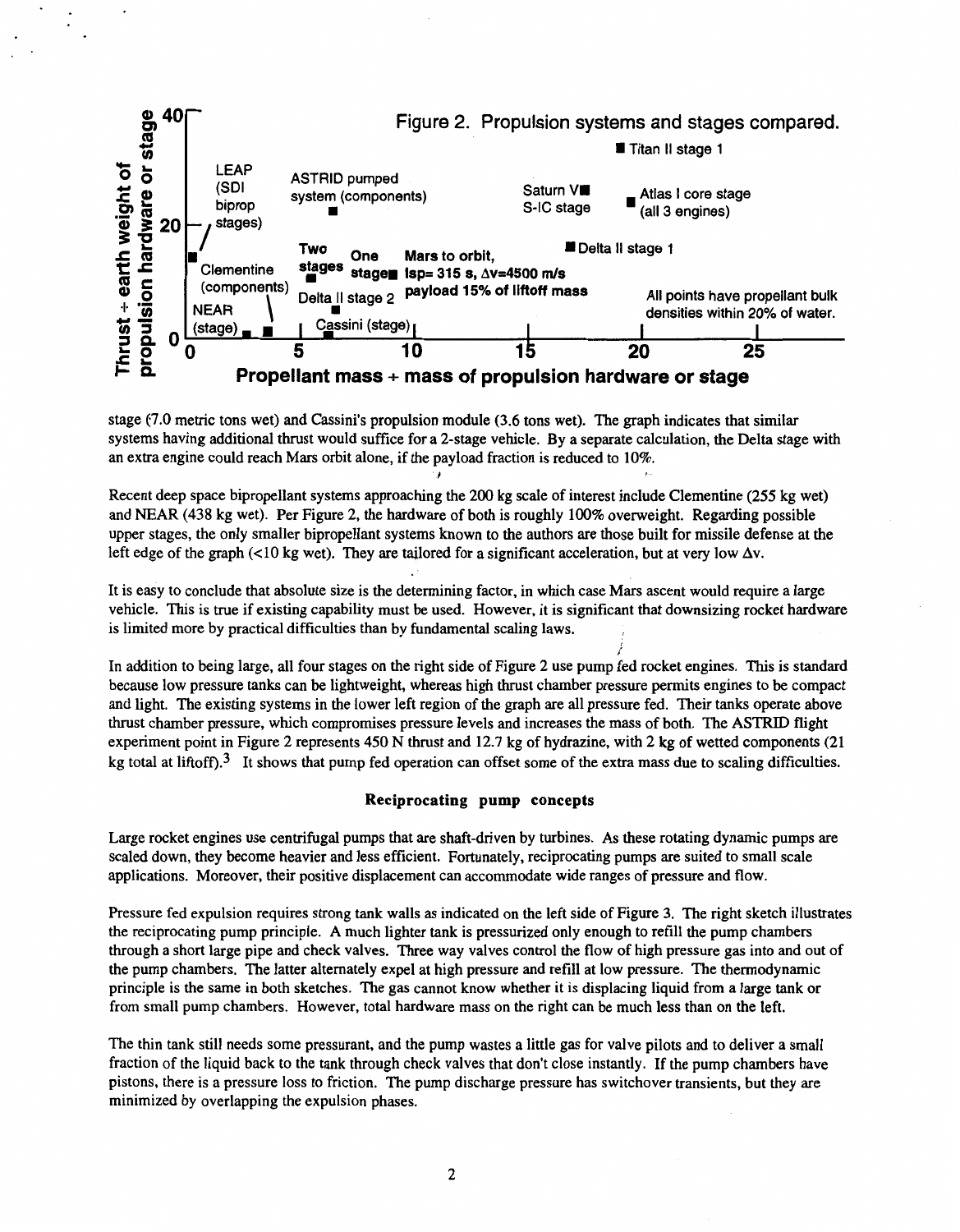<span id="page-2-0"></span>

A difference which is favorable to pumping is that the gas is vented, and can even produce thrust. In the left sketch pressurant is retained as inert mass. This effect increases if the gas **is** warmer than the propellant or surroundings. Gas used to drive pumps has little time to cool, whereas cooling in the left tank requires more pressurant.

In general, the gas which drives pumps may be reacted propellant, but this complicates both the pumps and the system. A simpler type of pump-fed rocket uses a separate source of gas. It is notable that all piloted flights to orbit outside the **U.S.** have relied on such simplified engines. Specifically the **RD-107** and **RD-108** engines, on the Vostok and **Soyuz** launch vehicles, power their turbopumps with decomposed monopropellant.

The ideal pump drive gas would have a low density, and it would be inert to prevent reactions in the pumps. This suggests consideration of helium, as in Figure **4.** The primary disadvantage of using stored gas is its tank mass.

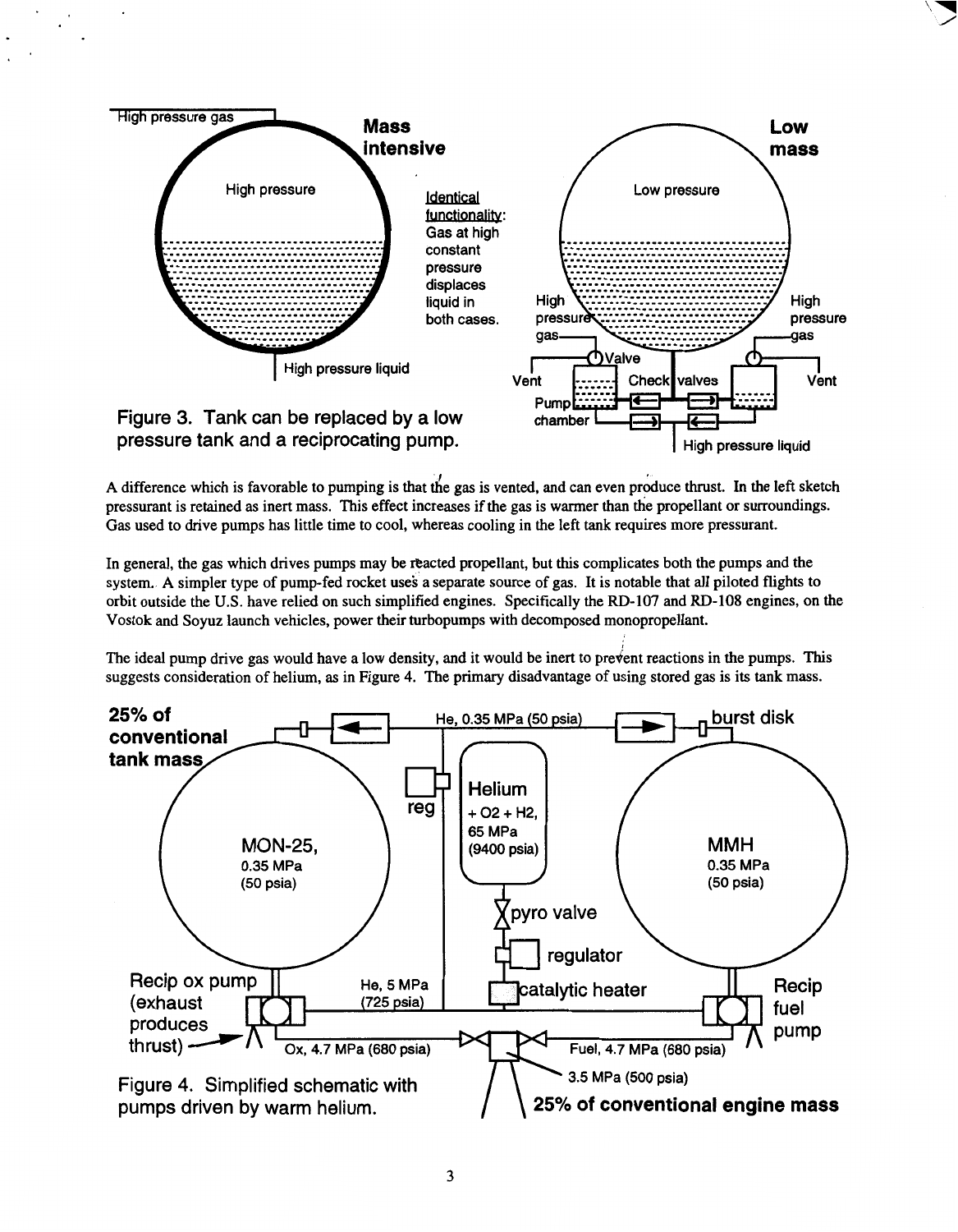Helium tanks were once heavy like conventional propellant tanks, due to similar **PV** products. However, gas vessels now benefit from fiber materials, since thick walls allow for layers of overwrap on a leaktight liner. As examples, the helium tank mass is well under half the propellant tank total on both Clementine and NEAR.

As in Reference **2,** small amounts of oxygen and hydrogen in the helium would react in a catalyst bed. Doubling the absolute temperature of a conventionally-sized helium load permits engine injectors to be fed at twice conventional pressure. System pressure levels and resulting mass improvements are approximated in [Figure 4.](#page-2-0) The sum of the major component masses falls to within acceptable limits, so the concept **is** worthy of careful consideration.

# **Stage design**

Reference **1** suggested carrying both propellants within a single partitioned sphere to reduce structure and plumbing. Such a common-bulkhead tank is employed with hypergolics on the Delta **2** upper stage. **To** reduce risk, the traditional 4-tank arrangement for balancing fuel and oxidizer is considered here.

In spite of the mass of extra structure, there are advantages to the packaging shown in Figure **5.** The source of gas for tank pressurization and pump drive fits within the center space, *so* balance is maintained without multiple tiny tanks. It is recognized that this rules out a single center engine, and that the single sphere design would need only three engines. However, four separate engines nested between four tanks can control rotations on all three axes if mounted at appropriate small angles. The stage's size makes it especially desirable **to** do without liquid attitude thrusters, due to scaling difficulties. Tiny valved gas jets would use residual helium for on-orbit attitude control.



As with car engines, a large number of pump cylinders will smooth pulsations. The four-tank design is consistent with this, as it is convenient to locate a multi-chamber pump below each tank. This pump location is ideal for minimizing plumbing from the tanks and to the aft-directed exhaust nozzles. Both passageways are critical, since the pump chambers must rapidly vent then refill from the low pressure tanks. The pumps are not actively controlled, so their flows may differ slightly. Tank balance would then require small shunt tubes which connect each tank pair.

Low pressure sheet metal tanks may permit a unique structural approach (Figure **5** inset). The Atlas launch vehicle has examples of component brackets spot welded to sheet tanks. There are fracture and fatigue issues. A detailed analysis, which needs to include deceleration load paths to the lander, would require resources not available at present.

**A** single stage ascent vehicle is attractive, since complexity is relatively mass-intensive on a small scale. An upper stage would have to be miniaturized further by at least a factor of three, with only a small relaxation in stage propellant fractions, per Reference **1.** Fitting two stages in the permitted envelope can be difficult, per Reference **2.**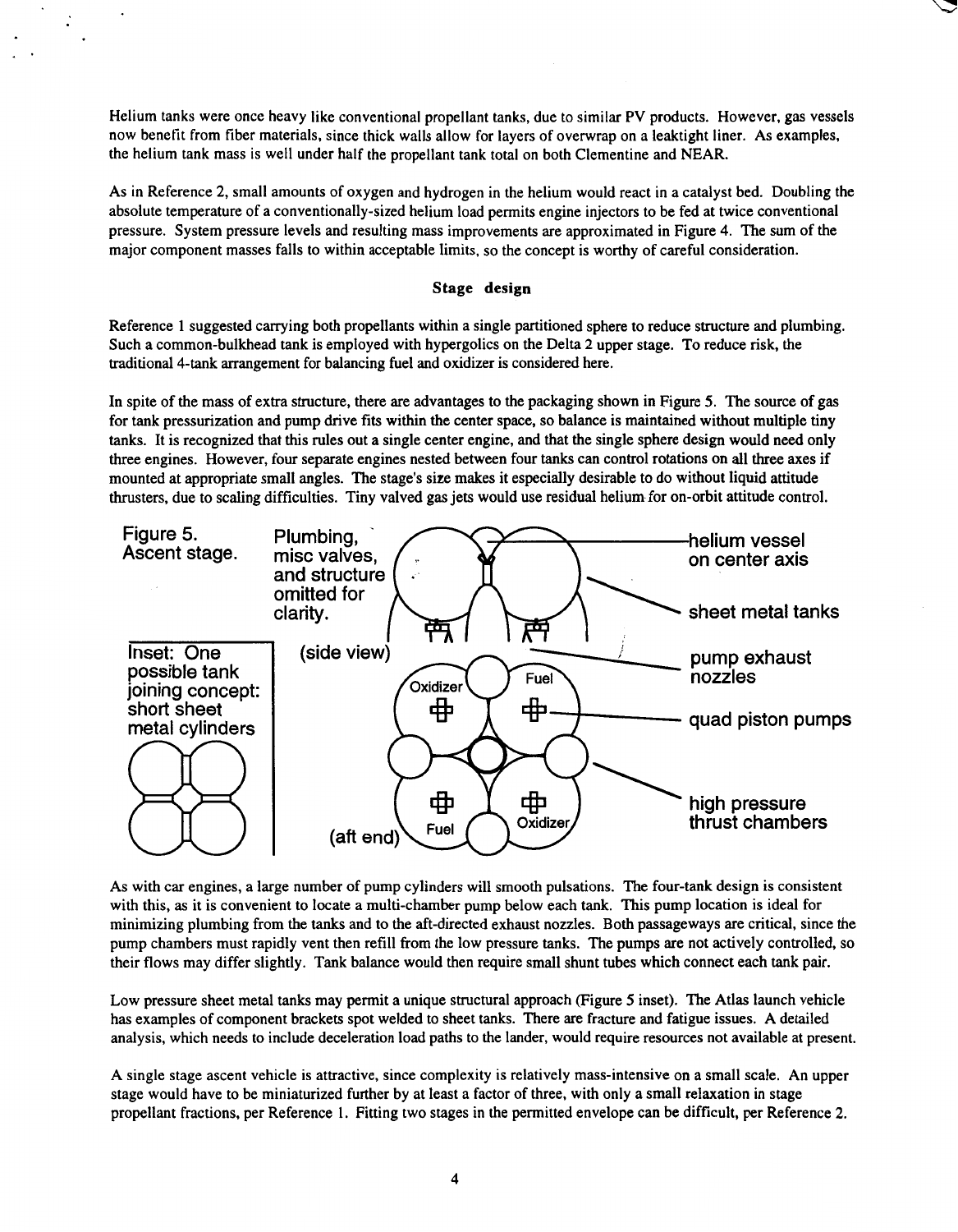

Figure **6** compares the design to Mars Pathfinder's aeroshell outline. Reference **2** assumptions applied to Pathfinder's 535 kg at entry yield 398 kg landed and 303 kg delivered, or nearly 100 kg each for the lander and sample collection.

Many spacecraft use nitrogen tetroxide (NTO) to combust monomethylhydrazine **(MMH)** at a 1.65 mass ratio, which conveniently requires equal volumes. This mixture ratio also provides excess fuel for film cooling of thrust chamber walls, which enables multi-hour burn lifetimes for inserting large satellites into geostationary earth orbit (apogee burn). Typically, Isp approaches **315 s,** which can be raised by increasing the mixture ratio or pressure. *i* 

While MMH freezes at **221** K, NTO does so at **262** K. Adding nitrogen monoxide (NO) to depress the freezing point would reduce the heating need on Mars. **MON-25** (mixed oxides of nitrogen with **25%** NO) freezes at **218 K,** but combustion instability is an issue. At a mixture ratio of **2.1,** performance could exceed **330 s** at pump-fed pressures. Herein, the full ranges of both NO fraction **(0-25%)** and mixture ratio **(1.65-2.1)** are kept under consideration.

Conventional apogee engines have the required thrust (490 N, **110** lb), but at *0.7* MPa **(100** psia) chamber pressure, they are too heavy  $(-3.6 \text{ kg})$  and quite large (0.5 m long). Missile defense programs during the 1980's demonstrated the same thrust level from compact short-lived hardware over **10** times lighter, at greatly increased pressures. Several rocket companies have begun to develop "compact apogee engines," with chamber pressures near **3.5** MPa **(500** psi). Their goals are to quarter the mass, halve the size, and increase Isp above **325 s** without sacrificing the multi-hour lifetime. The most optimistic mass considered here (0.9 kg) is consistent with this, but it could be above **1.2** kg.

# Liquid tanks

The 0.4 m **(16** in) diameter tanks shown in Figures **5** & **6** are sized to carry 96 kg of **NTO** and 58 kg of MMH (equal volumes) with a few percent ullage. Increasing the mixture ratio would raise bulk density, and increasing Isp reduces propellant mass. The resulting volume reduction is assumed to provide mass compensation for the structural overhead of accommodating unequal tanks. Equal tanks might still make sense, since the penalty of pressurizing extra fuel ullage is minimized by the pump-fed system.

In **a** deviation from spacecraft tradition, the tanks are fabricated from commercially pure titanium sheet (possibly **15- 3-3-3-** alloy), rather than being forged from 6A1-4V-Ti and subsequently machined. Weaker metal permits cold forming of hemispheres. The wall thinness is limited by fabrication capability, so the reduced strength is acceptable on the scale of interest at **0.35** MPa *(50* psi) internal pressure. Rolled sheet has far less thickness variation than machined forgings, and fabrication of sheet tanks is cheaper once tooling exists. Technology heritage began circa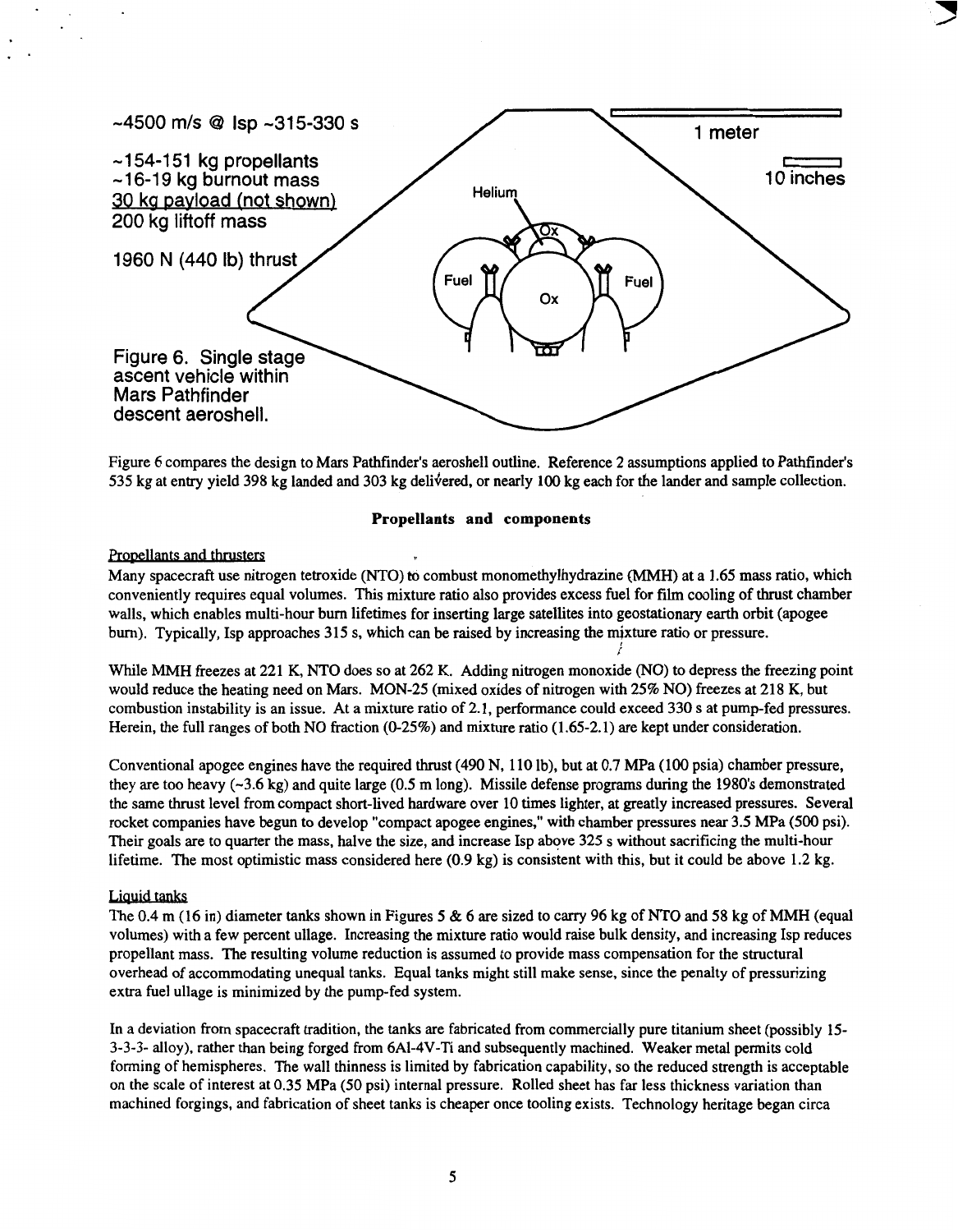1960 with the SR-71 aircraft (c.p. Ti), and the Atlas and Centaur stages (steel sheet tanks). The latter were as thin as **0.25** mm (.010 in) for a **10** ft diameter! Of more particular relevance, **0.2** mm (.008 in) thick titanium was buttwelded by a Nd-YAG laser to make the 15 liter hydrazine tank in Reference **3.** The proposed tanks would use this demonstrated wall thickness, at an operating stress of only 175 MPa **(25** ksi). The mass of each sphere is **0.5** kg.

# Helium subsystem

Helium containing small amounts of oxygen and hydrogen is kept at **233 K,** in thermal equilibrium with the propellants. The best masses for the main regulator and catalytic heater sum to 1.4 kg, as scaled from Reference **2**  assumptions for 500 Ib thrust (technology advances are required). Also per assumptions of ongoing Mars ascent studies, the gas temperature is raised by 600 **C,** half **of** which is lost. The effective temperature in the pump cylinders is thus **533 K** (500 F), which requires 147 moles of gas to displace all the propellant **(130** liters) at **5** MPa.

The tank pressurant regulator operates at low flow and a low imprecise pressure, so its mass is estimated at **<sup>100</sup>** grams. Helium entering the propellant tanks will cool to a lower temperature than in the pumps. In particular, heat from the helium would initially vaporize some of the volatile oxidizer, until stopped by thermal stratification within the ullage. In consideration of the boiling points **(289-323 K) of** candidate oxidizers at the tank pressure, **333K is**  assumed to be the average ullage temperature for the system. Tank pressurant totals **16** moles.

Including helium tank residual and pump losses, **200** moles of gas is budgeted. It must be stored at *300* **K for** earth launch. The Reference **2** assumption for compositeoverwrapped pressure vessels (COPV's) is PV/W = **1.3** M inch at burst with a 1.5 safety factor. This 7.8 liter *65* MPa tank would mass **2.3** kg (heavier with current capability).

# **Pumps**

Figure 7 shows some details of the quad piston pump. It is a lightweighted modified version of the hydrazine pump from Reference **3,** specially designed for warm helium operation. All liquid manifolding with eight integral check valves is tightly packaged in a central aluminum block, from which four cylinders protrude. Gas and liquid are separated by pistons **(1** of 4 shown), which have rods to automatically switch the gas valves depending on piston position. Each 3-way intake-exhaust valve is integral with its gas cylinder head (1 of 4 indicated in the sketch).

The original hydrazine pump quad used bolt-on liquid cylinders. Here, they are machined as part of the block, which eliminates flange mass and shrinks overall dimensions while preserving the one inch bore and half inch stroke. **A**  numerical solid model indicates **a** 90 gram mass for the liquid block and cylinders, whereas this subassembly mass was previously **187** grams. *i* 

For operation in a gas-generator cycle rocket engine, the hydrazine pump required a differential-area piston and boltedon hot gas cylinders larger than the liquid cylinders. The use of inert gas, at a moderate temperature, from a separate

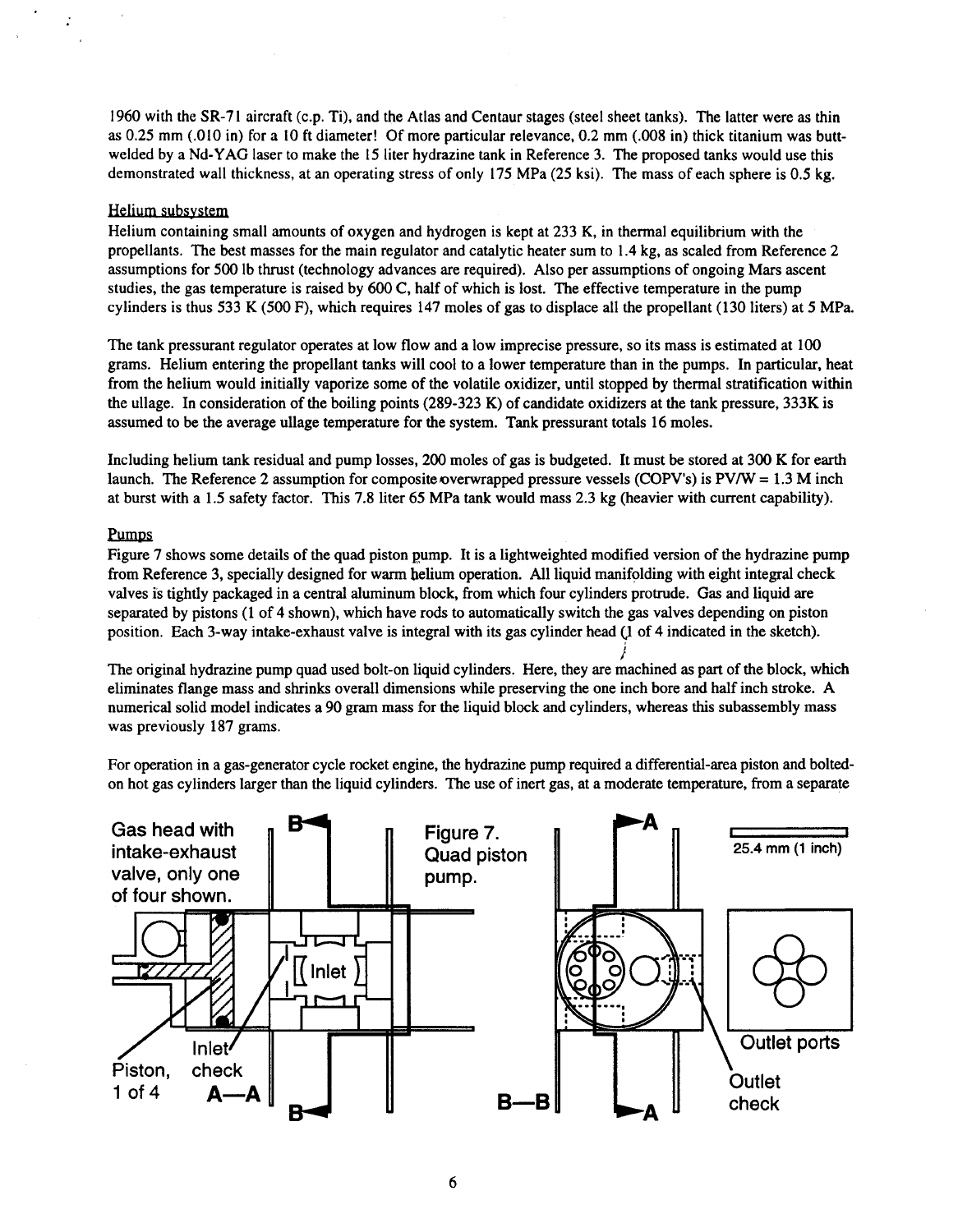source, avoids these extra cylinders. The gas temperature and short life is consistent with the use of aluminum and fluoroelastomer seals throughout the pump, which further reduces mass and eliminates the previous gas leakage past solid graphite seals. Heads are welded on in the present design. **As** a result of all changes, the original 365 gram pump mass is expected to fall to **200** grams for the same pressure and flow.

In operation, opposite pistons stroke toward each other to minimize vibration. If downstream valves are modulated, pump speed shifts, and the pistons stop at full pressure if all TCVs are shut. The original quad was bench tested to 370 cc/sec of water flow at high pressure. The Mars ascent stage requires each pump to deliver only 130 cc/s from its tank, at 6 Hz (24 cylinder expulsions/s for each quad). The lower flow greatly reduces pressure drops through the valves, in addition to providing margin relative to maximum flow (limited by refill time from low tank pressure).

# Additional flow components

Thrust control valves, pump valves, and helium regulators were accounted for above. Miniature gas jet thrusters for attitude control on orbit can be **20** grams each. Additional parts are required for propellant and pressurant filling and isolation, for earth safety and long term storage. **A** particular requirement is to isolate any pump seals which lack long-term compatibility with the oxidizer. This may require frangible seals in the pump cylinders, which are broken by the high pressure helium. One kilogram is assumed for the mass of miscellaneous valves and burst disks, as well as tubing, filters, and fittings.

# Electrical items

In accordance with ongoing Mars ascent studies at *IPL*, the 30 kg payload includes avionics, electrical power, and power electronics to drive the propulsion valves. Per Reference **2,** 1 % of the wet stage mass would be wiring, based on established practice. The absence of liquid attitude thrusters may permit this to be halved.

# Structure. fairing. and insulation

Spacecraft structure is typically 5% of gross mass, but this is not true of stages which use tanks as primary structure. For example, the S-IC had 35 tons of non-tankage structure, 1.3% of the entire Saturn V stack's liftoff mass. This included aerodynamic fins, engine fairings, an intertank, and forward **skirt.** Some large stages have less structure. Herein, the range from **2** kg (1%) to 10 kg (5%) is considered. Detailed structural studies supported by development tests are required to narrow this range of uncertainty. Insulation is estimated at  $1 \text{ kg}$ .

#### **Mass and performance summary**

Table **1** lists components in the order discussed above, along with their mass goals and ranges for some. Numbers in square brackets represent an implementation with off-the-shelf pressure-fed spacecraft propulsion components. Table **2** presents Av calculations for different assumptions of specific impulse, with and without expending helium.

| Table 1. Mass kg goal |      | hiah                   | [press-fed] |                                |             | Table 2. Calculated performance, 200 kg liftoff mass. |                    |                  |
|-----------------------|------|------------------------|-------------|--------------------------------|-------------|-------------------------------------------------------|--------------------|------------------|
| Thrusters             | 3.6  | 5.0                    | [~14]       |                                |             |                                                       |                    |                  |
| Liquid tanks          | 2.0  |                        | $[-8]$      |                                |             | <u>Liauid expended.</u>                               | Gas expended,      |                  |
| He tank 2.3           | 3.0  |                        | $[-4]$      |                                | ka @ Isp    |                                                       | kg @ Isp           | $\Delta v$ , m/s |
| He regulators         | 0.5  | 1.5                    |             | blanks $=$                     |             |                                                       |                    |                  |
| He heater             | 1.0  |                        |             | same as at                     | 153 @ 315 s |                                                       | none               | 4470             |
| <b>Pumps</b>          | 0.8  |                        | [0]         | immediate                      | 153 @ 315 s |                                                       | $0.6 \& 100 s$     | 4498             |
| Flow comp.            | 1.0  |                        |             | left                           |             |                                                       |                    |                  |
| Wiring                | 1.0  | 2.0                    |             |                                | 153 @ 330 s |                                                       | none               | 4683             |
| <b>Structure</b>      | 2.0  | 10.0                   |             |                                | 153 @ 330 s |                                                       | $0.6 \& 100 s$     | 4712             |
| Insulation            | 1.0  |                        |             |                                |             |                                                       |                    |                  |
| Total drv             | 15.2 | 27.3                   | í~431       |                                | 150 @ 330 s |                                                       | none               | 4483             |
| Helium mixture        | 0.9  | (only 0.3 is residual) |             |                                | 150 @ 330 s |                                                       | $0.6 \oplus 100 s$ | 4510             |
| Residual liquid       | 1.0  | 3.5                    |             | (mostly mixture ratio reserve) |             |                                                       |                    |                  |
| Stage at burnout 16.5 |      | 31.1                   | [~47]       |                                |             |                                                       |                    |                  |
| Payload @ 315 s 30    |      | 15                     | [~0]        | (153 kg expended liquids)      |             |                                                       |                    |                  |
| Payload @ 330 s 33    |      | 18                     | $[-3]$      | (150 kg expended liquids)      |             |                                                       |                    |                  |